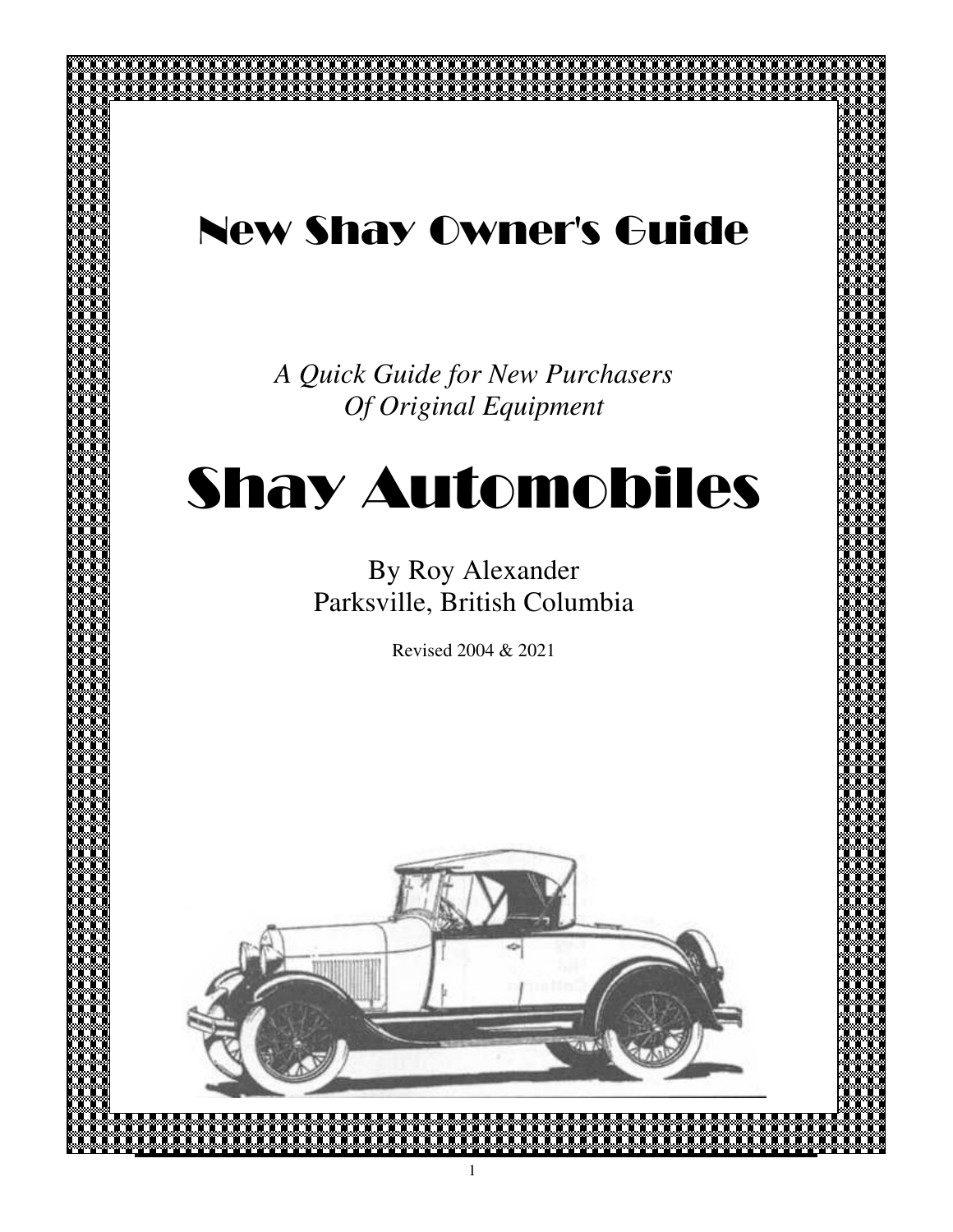*Remember that this machine you chose has the magical power to make you spread joy to hundreds of people each time you turn that key. The more you use it, the more good you do.* 

# *It's a hard job... But somebody's got to do it!*

#### **PLEASE TAKE NOTICE**

------------------------------------------------------------------------------------------

**The manufacturer of this automobile benefited from a number of exemptions from safety regulations only because of the low production numbers and not because this automobile was otherwise as safe as mainstream automobiles. None of the information which follows comes from or has been reviewed by a qualified mechanic. Nothing expressed, furnished, or supplied here is (or implied to be) professional technical advice or services, or substitute for the advice and services of a qualified mechanic.** 

Mention of a particular vendor, Website or product does not constitute an endorsement by Shay Owner's Club International (SOCI) of these. SOCI makes no guarantees about their services or merchandise, and is not responsible for any problems you might have with these organizations or companies. This information is provided on an "As Is" basis. No representations or warranties of any kind (express or implied) are made as to the information, content, materials, or products mentioned. To the full extent permissible by applicable law, SOCI disclaims all warranties (express or implied) including (but not limited to) implied warranties of fitness for a particular purpose.

Considering this, SOCI, its officers, directors, Webmasters or other collaborators shall not under any circumstances be liable for any damages of any kind arising from the use of mentioned Websites or from use of or reliance on the information presented here or on these Websites, including (but not limited to) direct, indirect, special, incidental, punitive or consequential damages, and all loss of profits or revenues, or costs of replacement goods, even if informed in advance of the possibility of such damages.

If inaccurate, misleading, or other inappropriate information is brought to our attention, a reasonable effort will be made to correct or remove it.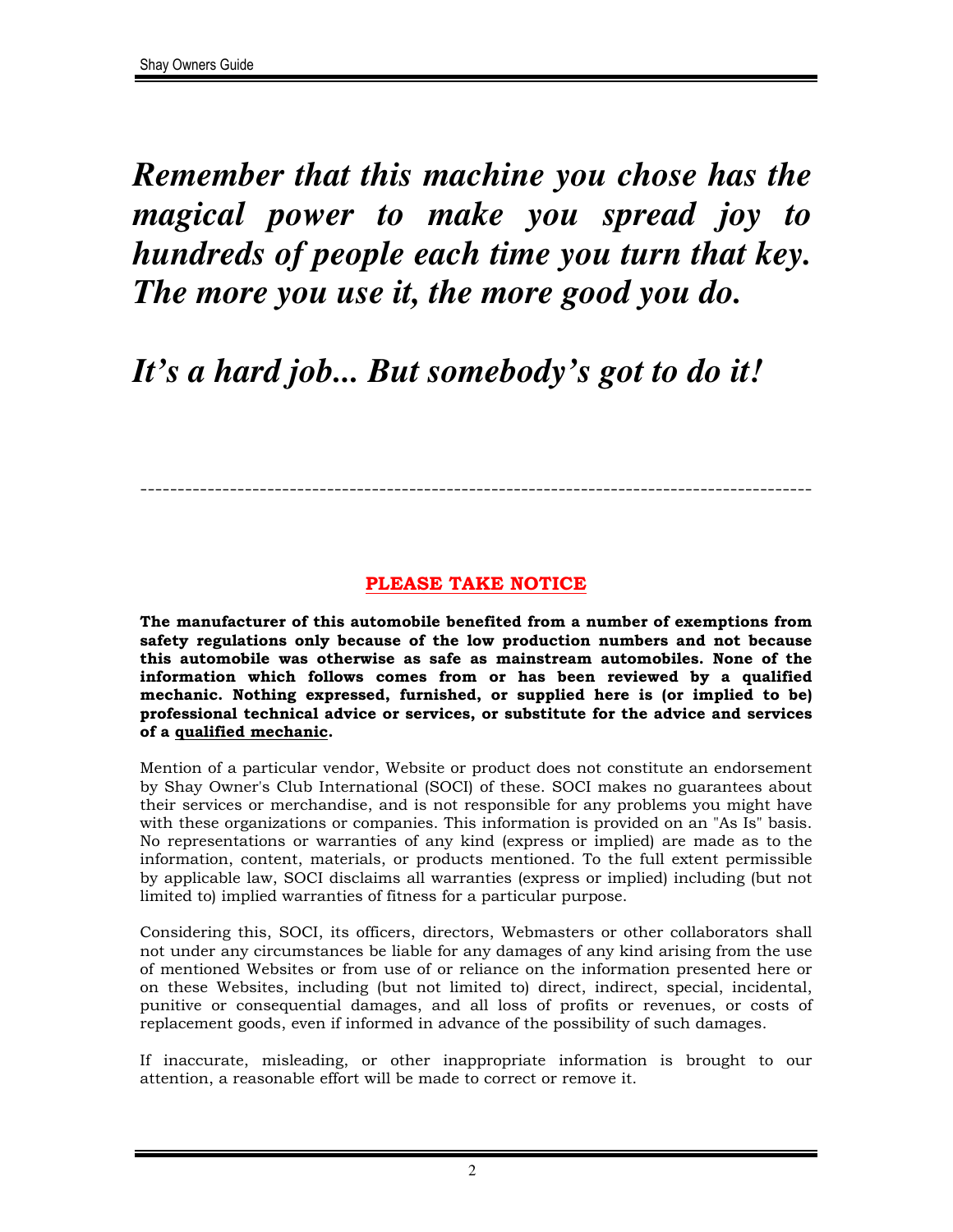#### New Shay Owners **Foreword**

Welcome to the world of owning a truly distinctive classic automobile, **The Shay Model A Reproduction**. This distinctive auto can be driven on today's highways, yet it retains the true classic looks envisioned by Henry Ford's design team in 1927. It can be affordably acquired, in many cases, at or less than it's original cost.

Many new Shay owners have doubtless been discouraged by some of the small idiosyncrasies in this short production-run automobile. In fact this fun automobile, with proper maintenance and minor modifications is reliable, easy to drive, and has one of the lowest mechanical parts replacement costs. The rugged engine, suspension, and drive train combination were manufactured until recently and have a good reliability factor and reasonable fuel economy.

This small guide is produced to thank the executives of the **Shay Owners Club International** for giving their time and creativity to provide new and existing Shay owners with an opportunity to share information and the experiences we have had with these addictive automobiles. The help and information I received from this group when I «took the plunge» and bought a Super Deluxe Roadster off the Internet site unseen (… not recommended) saved me much unnecessary grief, but also time and money.

The experiences and recommendations herein are just that. They are compiled from some of my mistakes and the helpful advice of members in the Shay Discussion Forum. I am not a mechanic, and I hope these prove helpful, but consult your local wrench jockey for his opinion. You can help us all by relating to us your own experiences, parts sources, or even bad jokes to the Forum. Detailed history, contacts, and excellent information can be acquired, among others, from these two Websites: **www.shaymodelaclub.com** and **www.shayhistory.com**.

Pore over these sites and you will get a good feel for your Shay and some great ideas on modifications and body colours. The «**Links to related sites**» have excellent photos of original Model A's for comparison. All of this is to the credit of the unpaid founders of this organization who have given their valuable time to spread the «**word**» about a great automobile that makes young and old smile at the same time.

#### **Good luck and Happy Shaying!**

Roy Alexander Parksville, British Columbia

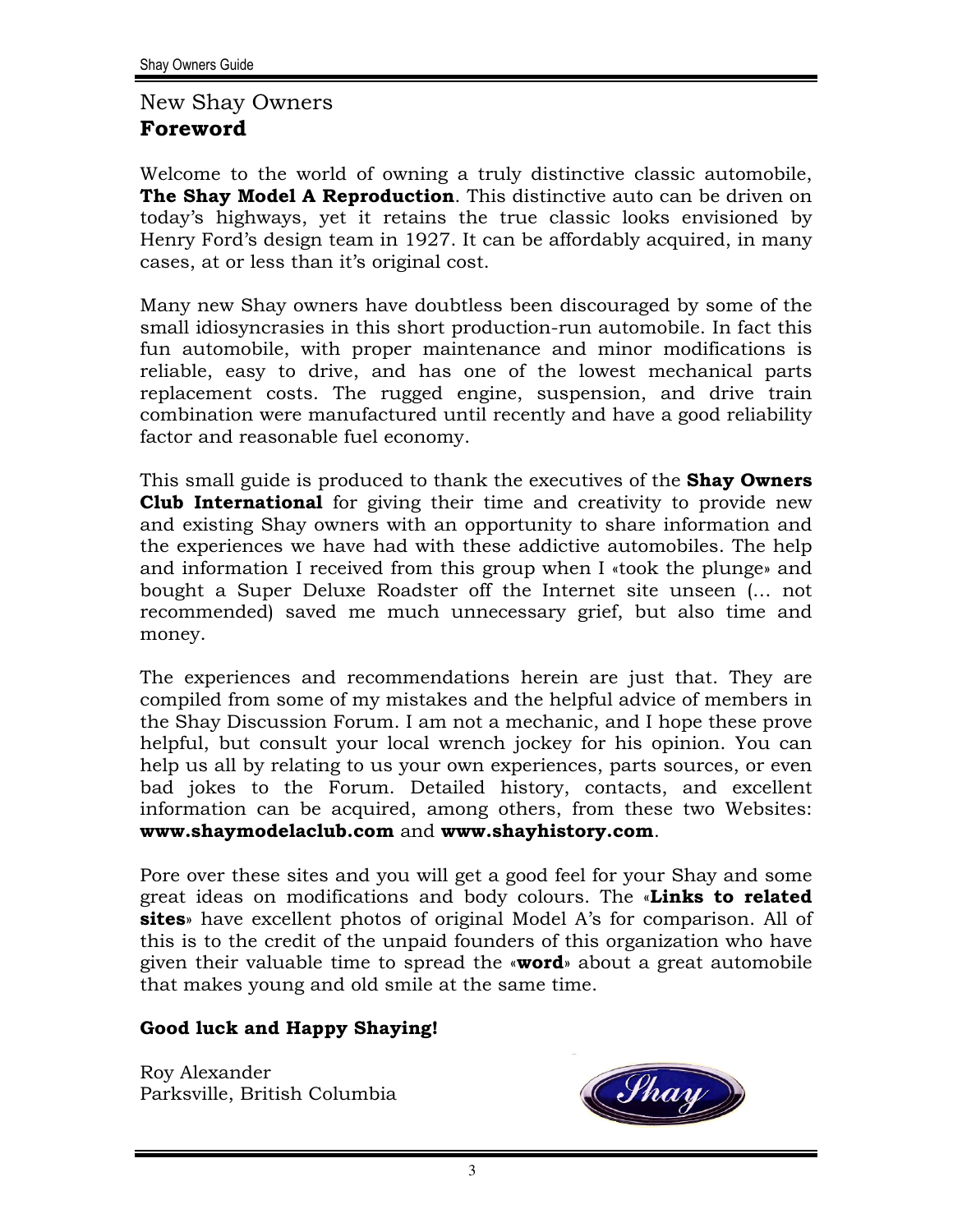# **Your New Shay**

# *Starting Out*

So you've looked at all the information Shay owners Websites and have decided on a car… or bought one on impulse as I did. **What now?**

# *Transporting Your New Car Home*

**Editor's note:** Today, with hindsight and wisdom time brings, no one should drive a Shay back home at the time of purchase. Have it trailered home! So many things can go wrong with this special car, even more so if you are unfamiliar with it.

Most Shay purchases contain lots of mystery and little documentation or service records. As most people are in a hurry to get their new treasure home, here are some quick recommendations if you're planning on driving. (In the absence of recent service records)

- 1. Drive to a quickie oil change center and change oil to **full synthetic.** (If a problem occurs, this gives maximum protection)
- 2. Inspect belts and radiator hose / heater connections for wear, leaks, etc.
- 3. Check all fluid levels. **Assume some levels may not have been checked for decades!** Do not **«assume»** as I did and paid for it.
- 4. Do a quick check of electrical functions, turn signals, brake lights, beams, interior lights and check tires for cracks or dry rot.
- 5. Take a short drive with the seller to familiarize yourself with all the functions, etc. Take your Shay (if original wheels/and or old rubber) to a road you can reach to 50 MPH and see where your comfort level is.
- 6. **Take it easy on the way home** and don't let big rigs or berserk commuters push you. Remember your visibility is probably **25% of your everyday car** until you sort some things out and get used to little vibrating mirrors, wipers that do little but make you laugh, and dull plastic windows.
- 7. Relax, take your time, enjoy the ride, pretend you're on **«The Waltons»… and be cautious changing lanes** or entering freeways, especially at night.

# *It's home!! I want to drive it!*

**Not so fast**! Unless you know that your car has had replacement mechanical parts or fluid changes, you could easily strand yourself or bring on costly repairs. Nothing is more embarrassing than a crowd of admirers watching you push your car away with steam pouring out. Some of your components have responded to **age**… **not mileage** and they will likely **fail** if not inspected and or replaced.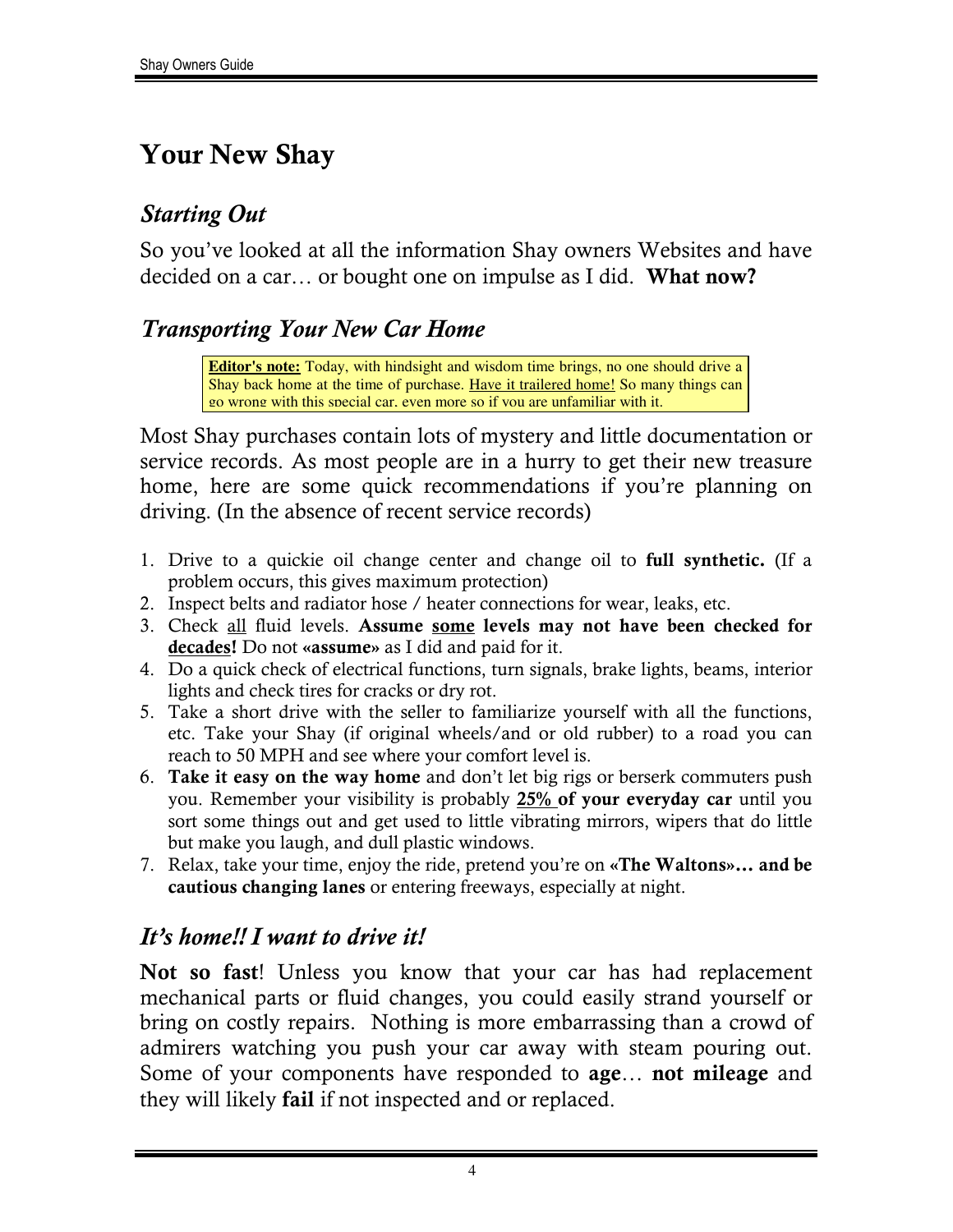Whether your Shay has 10 miles, 10,000 miles, or 100,000 miles, the same *five simple rules* apply. …

# **Newly-purchased Shay Rule #1**

 $\infty$  If it's original...  $\infty$  If it's black...  $\infty$  If it's flexible...

**Editor's note:** If the tires are original (Example: Sears Allstate), change them TODAY!

**… IT SHOULD BE REPLACED!!!** 

## **Newly-purchased Shay Rule #2**

 $\infty$  If it's a lubricant... **… REPLACE IT (WITH A SYNTHETIC IF POSSIBLE)** 

# **Newly-purchased Shay Rule #3**

If it's coolant… **… FLUSH IT AND REPLACE IT… DRIVE IT ... AND FLUSH EACH WINTER**

# **Newly-purchased Shay Rule #4**

Don't wait for cheap parts to malfunction before replacing them… **… I.E. 40 YEAR OLD THERMOSTAT OR** 

 **WATER PUMP, FUEL PUMP**

## **Newly-purchased Shay Rule #5**

 $\infty$  If it's loose...

**… TIGHTEN IT BEFORE IT FALLS OFF! (WITH A TORQUE WRENCH, LOCTITE, STAINLESS STEEL FASTENERS, OR LOCKWASHERS)**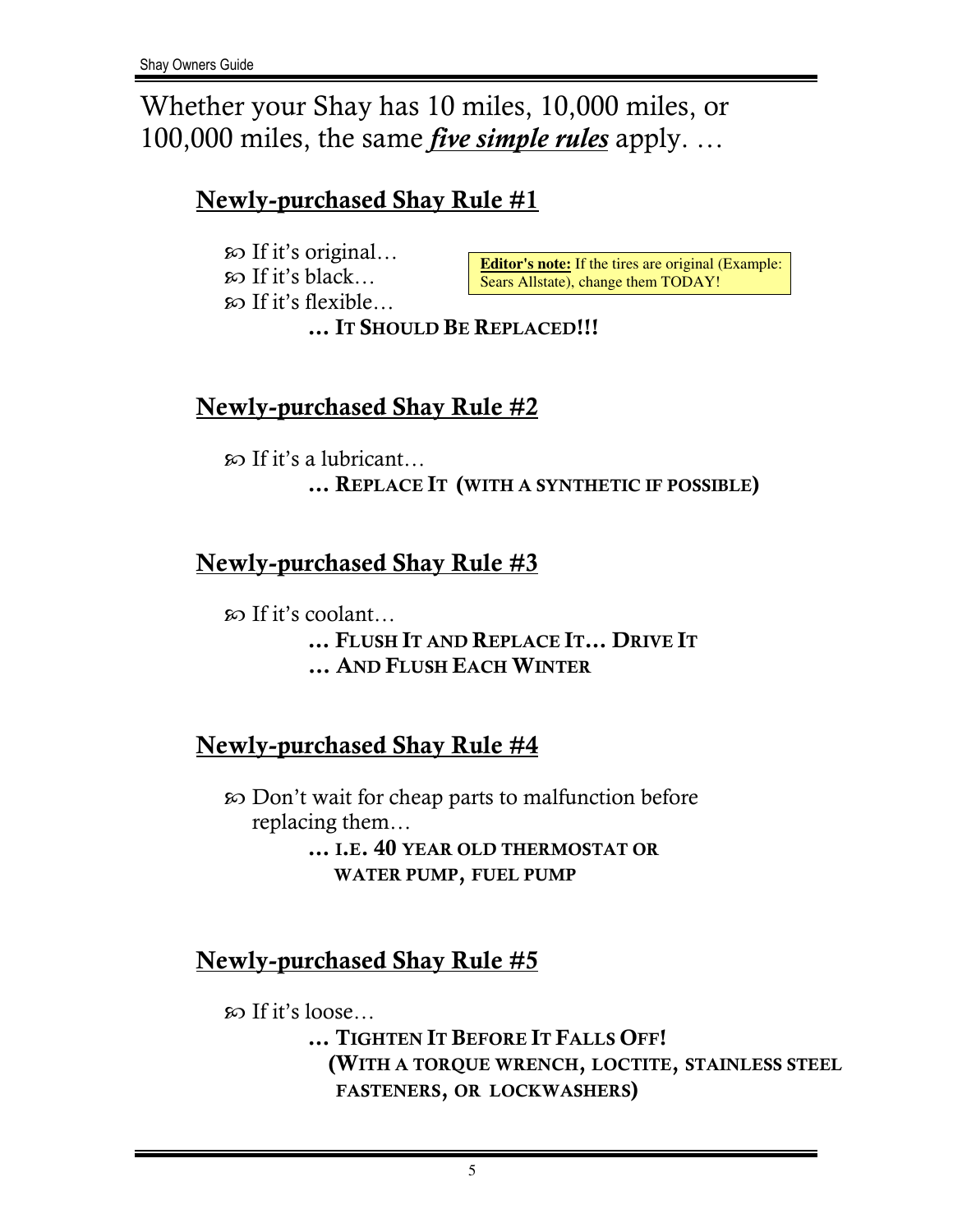#### **CHECKLIST OF NECESSARY ITEMS**

Here is a checklist of some of the items that should be replaced or serviced if you don't know your vehicle history. I would recommend **«biting the bullet»** and doing **all** original items in a particular area at once, as usually mechanics rates are higher than the reasonable parts on a Shay.

#### **A. Engine/Cooling System Area**

- 1. Fully flush and replace radiator and cooling system (use proper antifreeze even in hot areas. Higher boiling point.)
- 2. Replace **all** radiator hoses, water pump 5/8" elbow hose, and lines to under-seat heater(s). (These **will** fail if original, as I learned with my 5,700 mile Shay, steaming embarrassingly in front of our local post office.)
- 3. Replace water pump (keep for spare) and replace thermostat with Hi-flow model. (Water pump should be **new**… not rebuilt. Check all clamps.) **\***
- 4. Replace timing belt (Life 60,000 + miles… but rubber only lasts about **15 years** age maximum.) **\*** This is best done with the water pump job, as this requires removing the same equipment.
- 5. Replace fuel pump and filter. (Again, do not wait for a fuel pump failure. The heart of this cheap, sealed unit is a 40-year-old piece of **decaying black rubber.** It will still operate with a perforation, as I learned, but can give annoying mystery symptoms till it leaves you «fuming on the side of the road».)
- 6. Check and tighten oil pan, valve cover bolts (10 ft. lbs.) and exhaust manifold bolts.
- 7. Replace original exhaust. There is no off-the-shelf fit. It has to be custom made. (Check proximity of hoses or moving parts to hot pipes)

#### **B. Transmission**

- **1. Manual Transmission** 
	- Inspect linkage and *top shifter collar* for looseness.
	- Inspect rear seal for leaks.
	- **Check transmission bolts to bell housing** !! (This is an assembly problem on some vehicles, it bolts from the **inside**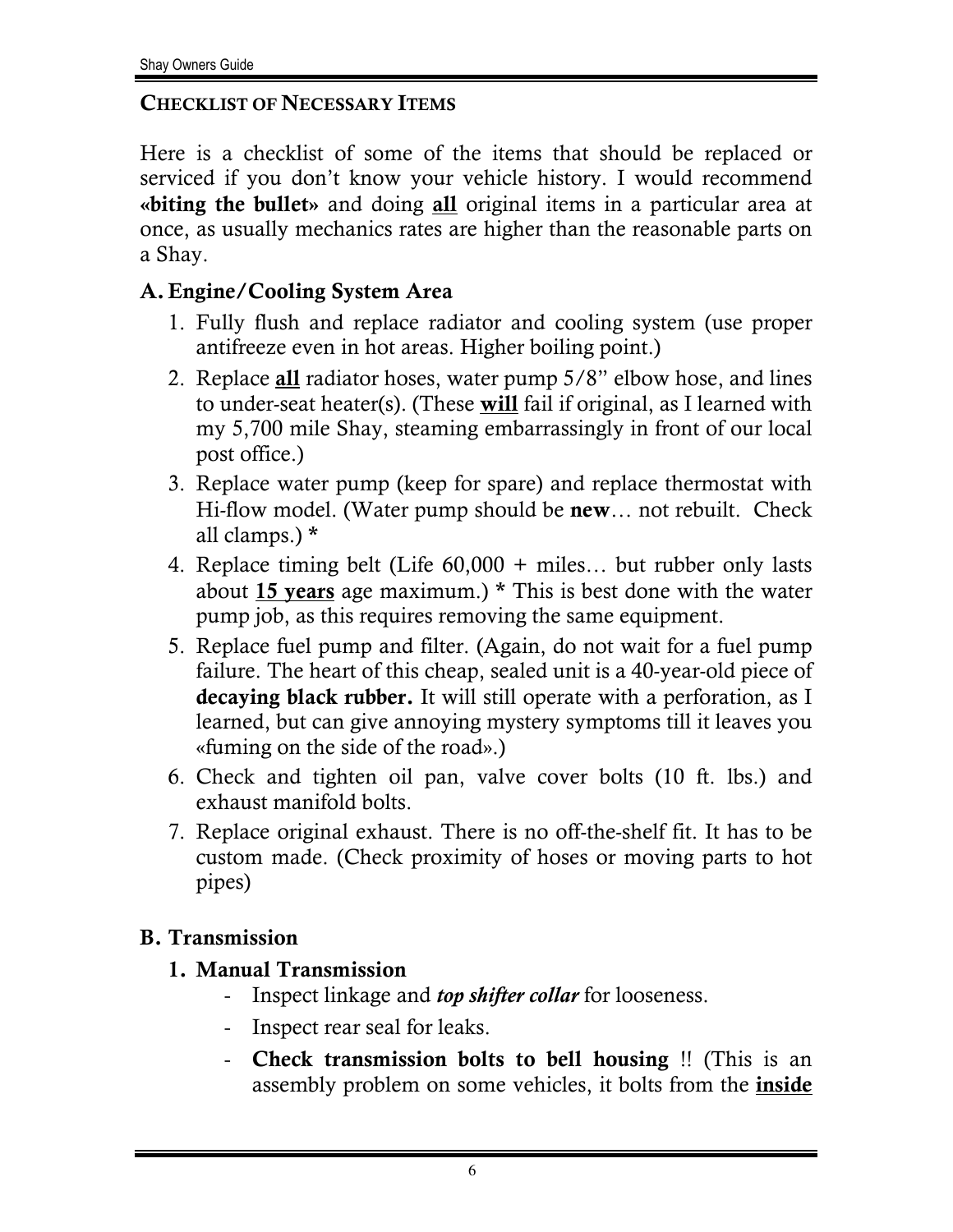and should be tightened with new bolts torqued with Loctite.)

Replace fluid with synthetic and magnetic plug if possible.

#### **2. C-4 Automatic Transmission**

- Pump out all fluid and replace (if a seal additive is used, repeat this after allowing the product to work, *don't* leave it in permanently!)
- If fluid looks dark it may be original and a second change may be necessary after the season
- Replace internal filter.
- Check transmission-cooling fittings at radiator and transmission for leaks, etc.

#### **C. Suspension, Brakes, Differential**

#### **1. Differential**

- Inspect for seal leaks
- Dump old fluid. Replace with synthetic gear lube. (Ford makes a good product)

#### **2. Suspension**

- Check shocks for leaks. (Monroe makes replacements)
- Check radius arm bushings and tie rod ends.
- Inspect wheel bearings and re-pack with highest quality grease. (Lithium or synthetic)
- Inspect front crossmember (under radiator) for **cracks**. Weld or reinforce area at stress points. Inspect regularly.

#### **3. Brakes**

- Inspect hoses (Check front hose travel, have 2 front hoses lengthened if necessary or brackets modified. Check for cracks, stiffness near metal ends.)
- Inspect wheel cylinders & calipers. **(40 years old?)**
- Replace corroded or worn parts.
- Flush braking system and replace fluid (flush and replace again after one season's motoring)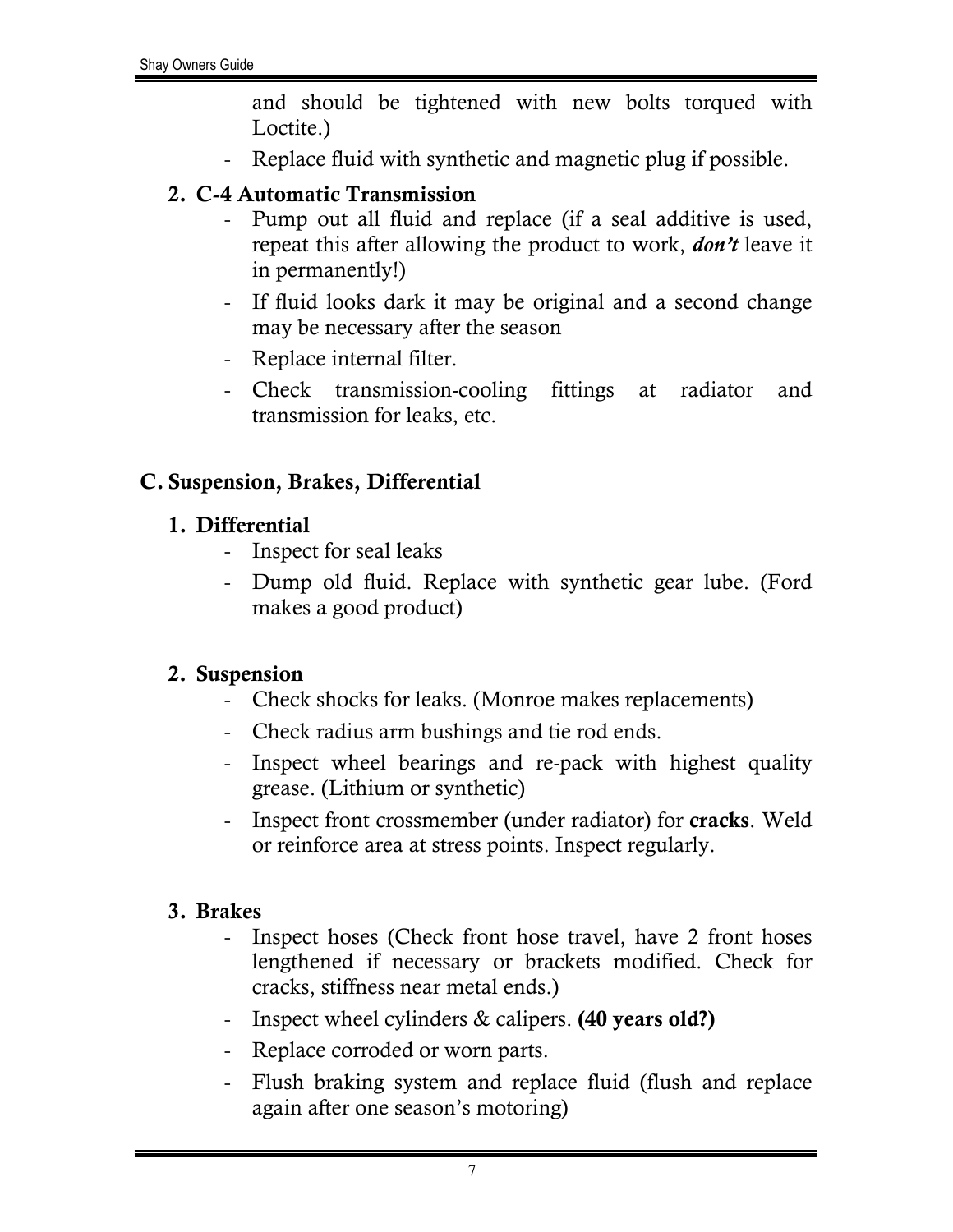#### **D. Wheels and Tires**

One of the greatest looking features on an «original look» Shay is the antique-appearing spoke wheels. However, many owners discovered vibration problems at freeway speeds that couldn't be «balanced out» and made long distance hauls unpleasant. Spoke wheels are subject to **distortion** in curves. Take them with the lowest Gs possible! Many owners have solved these problems, but modern replacement wheels and tires can be expensive. Many choose to stick to their «originals» and take their time; some have both. The bolt pattern is 4-bolt *four and one quarter inch* (4¼) circle that fits many Fords, Fairmounts and Mustangs of this era.

**Take it easy with narrow 18" tires!!!** They're **squirrelly** on uneven roads and have little give (especially old tired ones.) Your **«road footprint»** for braking and cornering is small compared to newer tires. (1932 Ford tires were the same size and fit original Shay rims)

#### **General**

#### **Installing wheels and tires**

- When reinstalling wheels, use Loctite on threads.
- Tighten nuts with torque wrench.
- Re-torque a couple of hundred miles later.
- Check welds on inside of original wheels for deterioration.
- Replace old, cracked tires TODAY!

#### **Jacking**

- Jack on the frame or axle. Jacking on the bumpers will twist the brackets. (Most Shays come with useless jacks, or none at all)
- Consider a floor jack, a jack-stand (adjustable) and a variety of small blocks in your trunk. (Front and rear have different axle heights)
- Practice jacking front and rear before you are caught in the «boonies».

## **E. Electrical**

- Check age of battery (under your feet) and check for corrosion.
- Check grounds on lights.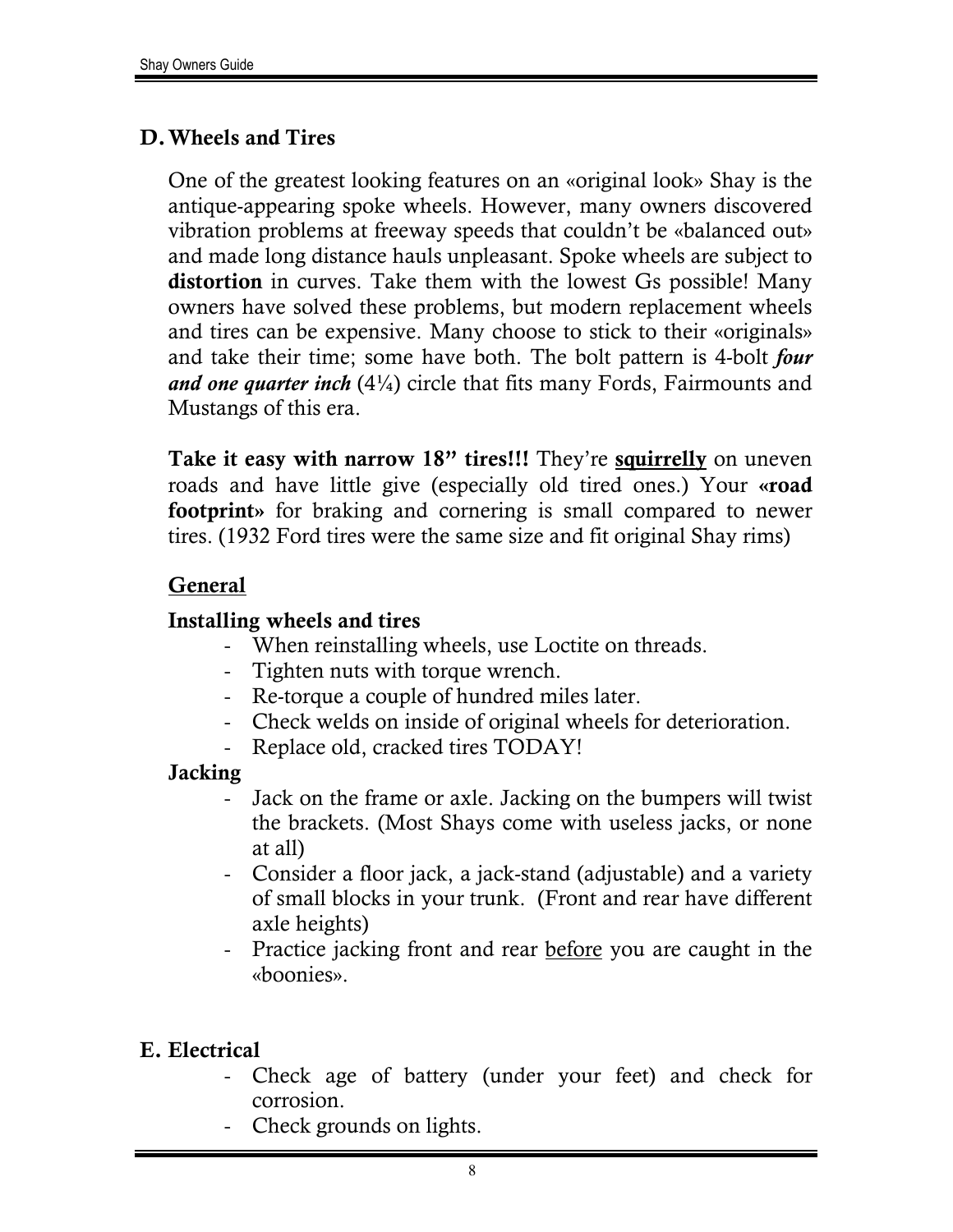Spray plug wires, connectors, fuse blocks with a noncorrosive electrical spray. (**LPS-1** is the Cadillac, in my opinion) Use copper paste for connections (Try **Cop-R-Shield**).

#### **Miscellaneous**

- Lubricate top frame joints and pivots; rumble hinges. (Put top up and down slowly and evenly)
- When top is up, tighten top to windshield holding screws. Use a wrench. (Vibration can loosen these and a top opening at 50 MPH on a windy day can be exciting and could be very expensive.)
- Check your frame while up on the hoist. Shay frames were sturdy enough but not well protected. If yours is corroding, there are many good products on the market to preserve it (Rust Destroyer, POR 15, etc.)



# **Conclusion**

This guide for new Shay owners is just a quick overview and will be updated periodically. Please continue to post your thoughts, ideas, and sources on the *Internet Discussion Forum* and we can add those that will help new Shay owners get out there dependably motoring!

#### **AHH-OOO-GAH!**



*For copies or to contact:* 

 **Roy Alexander 1067 Sabine Parksville, BC V9P 1S9**

Email:  $r_{\text{ovz} \text{atface} \textcircled{v} \text{ahoo} \text{.} \text{ca}}$ Phone: **250-248-4171** Fax: **250-248-9404**